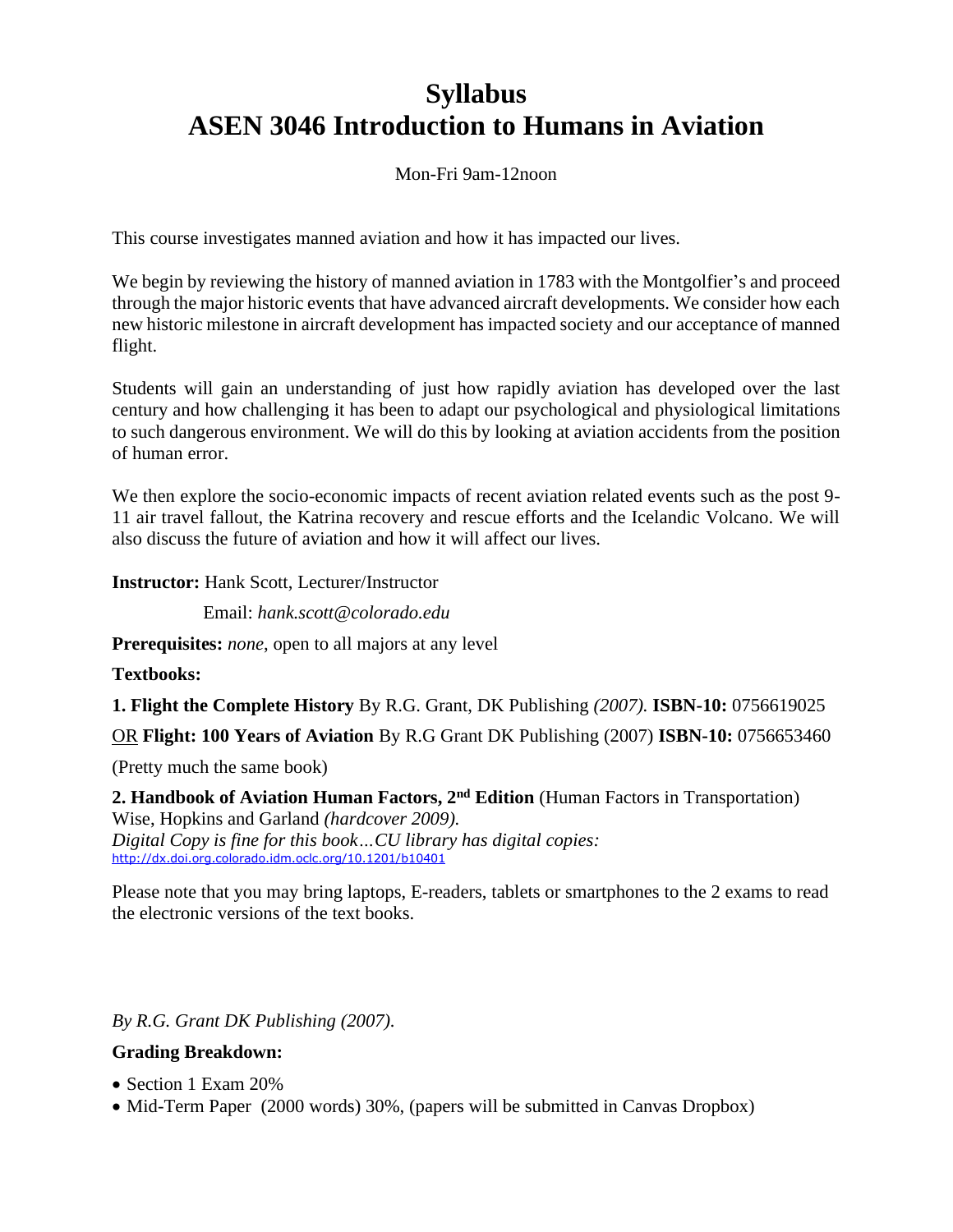- Section 2 Exam 20%
- Group Presentation 30%

#### **Course Website:** on Canvas

#### **Required Readings:**

- Textbooks listed above for Sections 1 and 2.
- Various articles provided in class and available on the course website will be utilized during Sections 2 and 3.

### **Lecture Topics:**

#### **1. History of Manned Flight**

The Invention of Aviation Early successes and failures Wright Brothers The Early Novelty of Aviation, and WWI The Golden Age: Aviation finds a purpose: mail, combat and commercial transportation. WWII Post-war R&D, the Cold War, Airlines and the Jet Age The Private Aviation phenomenon Historical review of civilian acceptance of Aviation

### **2. Flight Safety and Human Error**

Human Factors in Complex Systems Organizational Behavior (and the Reason Model) The Role of Culture – Power-Distance Culture The Role of Human Performance Limitations Group Behavior and Social Interaction in Complex Systems Crew Resource Management (Stress, Situational Awareness, Information Processing) Social Impacts of Aviation Accidents Accident Investigation, recommendations and the Ethics vs. Economics debate

The Role of Training – Learning Theory in Aviation Safety

### **3.Socio-Economic Impacts of Aviation**

Regulation and the role government regulation – does it hinder or hamper growth? Life without aviation, assess the Post 9-11 aviation freeze, Icelandic volcanic disruptions Impact of aviation of the environment and the climate Aviation in Developing Nations Aviation's role in Humanitarian Aid/ Emergency Relief (case study of Haiti Earthquake, Katrina and the Asian Tsunami) Future issues in Aviation (congested airspace, NEXGEN, green propulsion)

### **Attendance:**

If the course is over subscribed the waitlist will be filled by the removal of any students who do not attend the first 2 days of class.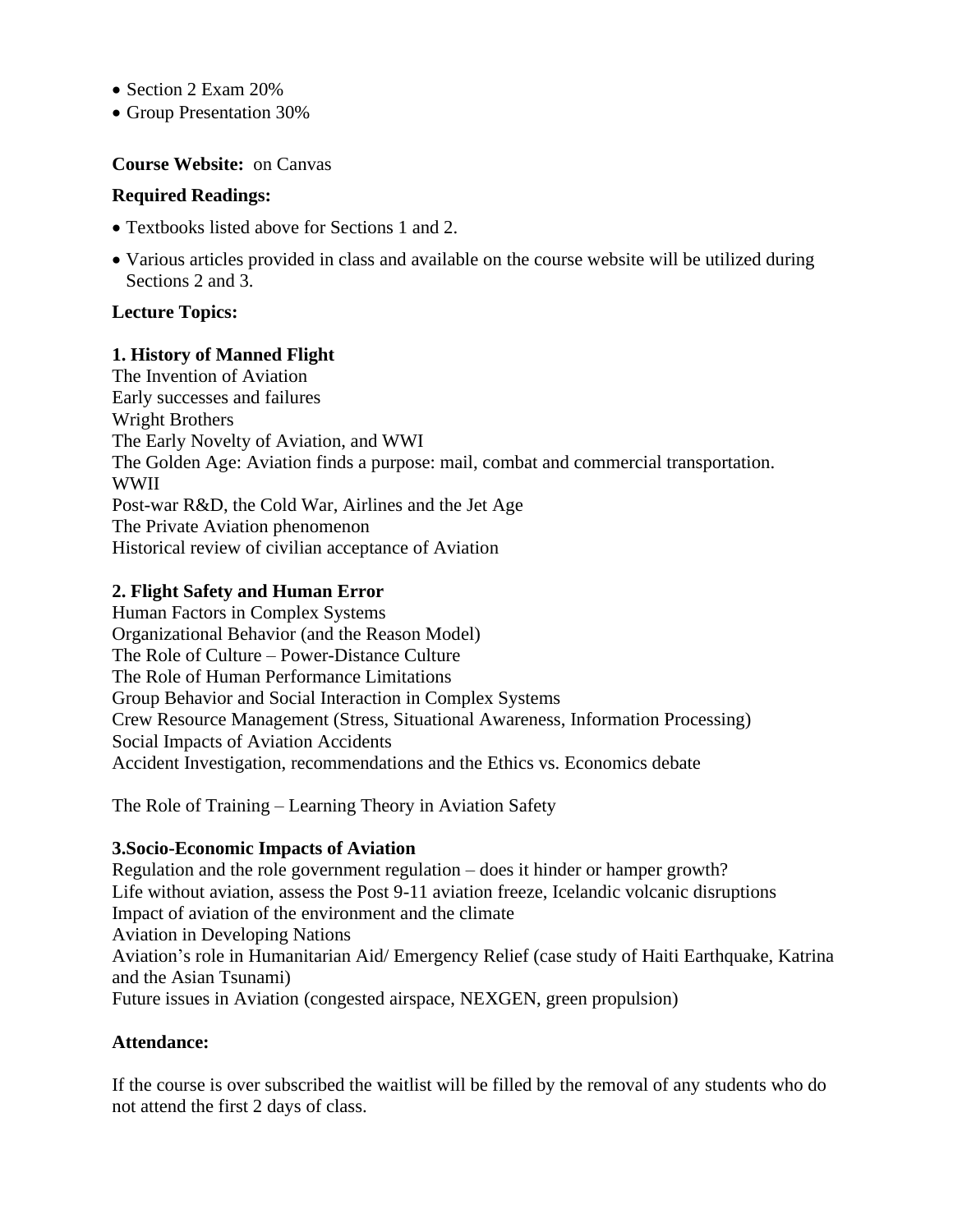# **Aerospace Engineering Sciences & University Policies**

### **Classroom Behavior**

Both students and faculty are responsible for maintaining an appropriate learning environment in all instructional settings, whether in person, remote or online. Those who fail to adhere to such behavioral standards may be subject to discipline. Professional courtesy and sensitivity are especially important with respect to individuals and topics dealing with race, color, national origin, sex, pregnancy, age, disability, creed, religion, sexual orientation, gender identity, gender expression, veteran status, political affiliation or political philosophy. For more information, see the policies on [classroom behavior](http://www.colorado.edu/policies/student-classroom-and-course-related-behavior) and the [Student Conduct & Conflict Resolution policies.](https://www.colorado.edu/sccr/student-conduct)

## **Requirements for COVID-19**

As a matter of public health and safety due to the pandemic, all members of the CU Boulder community and all visitors to campus must follow university, department and building requirements and all public health orders in place to reduce the risk of spreading infectious disease. Students who fail to adhere to these requirements will be asked to leave class, and students who do not leave class when asked or who refuse to comply with these requirements will be referred to [Student Conduct and Conflict Resolution.](https://www.colorado.edu/sccr/) For more information, see the policy o[n](https://www.colorado.edu/policies/covid-19-health-and-safety-policy) [classroom behavior](http://www.colorado.edu/policies/student-classroom-and-course-related-behavior) and th[e](http://www.colorado.edu/osccr/) [Student Code of Conduct.](http://www.colorado.edu/osccr/) If you require accommodation because a disability prevents you from fulfilling these safety measures, please follow the steps in the "Accommodation for Disabilities" statement on this syllabus.

As of Aug. 13, 2021, CU Boulder has returned to requiring masks in classrooms and laboratories regardless of vaccination status. This requirement is a temporary precaution during the delta surge to supplement CU Boulder's COVID-19 vaccine requirement. Exemptions include individuals who cannot medically tolerate a face covering, as well as those who are hearingimpaired or otherwise disabled or who are communicating with someone who is hearingimpaired or otherwise disabled and where the ability to see the mouth is essential to communication. If you qualify for a mask-related accommodation, please follow the steps in the "Accommodation for Disabilities" statement on this syllabus. In addition, vaccinated instructional faculty who are engaged in an indoor instructional activity and are separated by at least 6 feet from the nearest person are exempt from wearing masks if they so choose. Students who have tested positive for COVID-19, have symptoms of COVID-19, or have had close contact with someone who has tested positive for or had symptoms of COVID-19 must stay home. In this class, if you are sick or quarantined, email me.

### **Accommodation for Disabilities**

If you qualify for accommodations because of a disability, please submit your accommodation letter from Disability Services to your faculty member in a timely manner so that your needs can be addressed. Disability Services determines accommodations based on documented disabilities in the academic environment. Information on requesting accommodations is located on the [Disability Services website.](https://www.colorado.edu/disabilityservices/) Contact Disability Services at 303-492-8671 or [dsinfo@colorado.edu](mailto:dsinfo@colorado.edu) for further assistance. If you have a temporary medical condition, see [Temporary Medical Conditions](http://www.colorado.edu/disabilityservices/students/temporary-medical-conditions) on the Disability Services website.